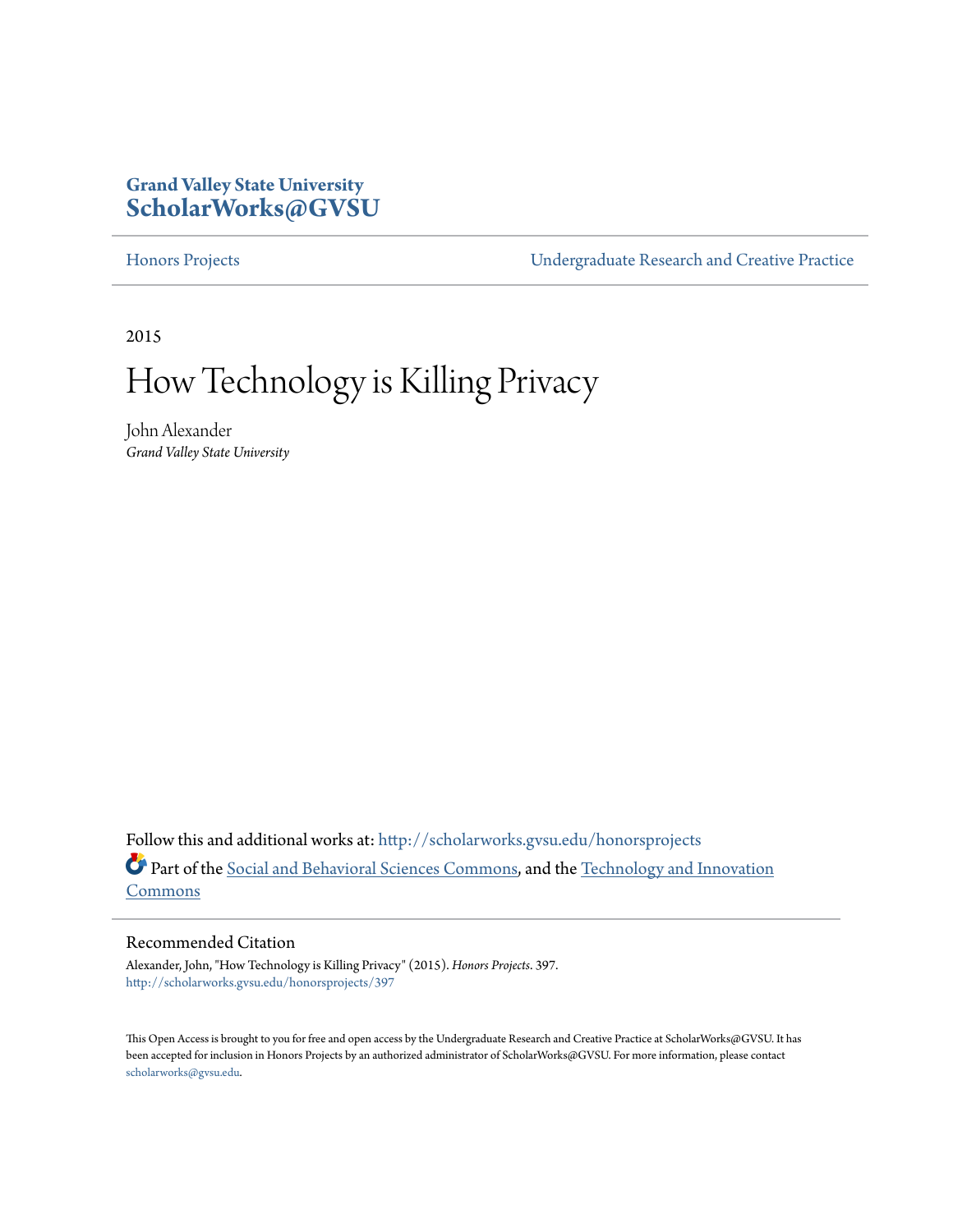# HOW TECHNOLOGY IS KILLING PRIVACY

John Alexander April 2015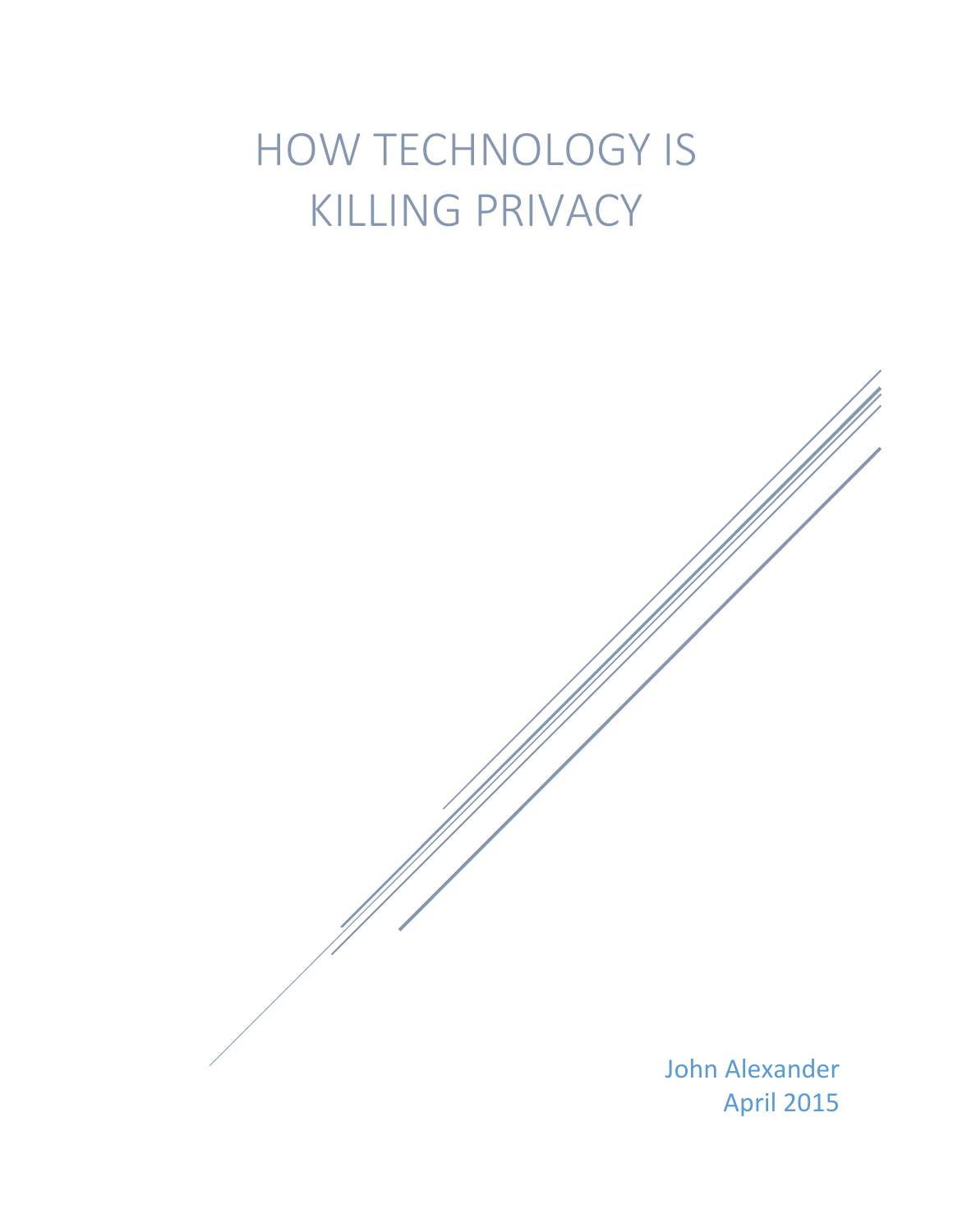Privacy concerns seem to come up daily in the news these days, whether it be government spying through the NSA or people willingly giving information about themselves away on social media. It seems as if no one has any privacy anymore. As actor Will Smith said in a recent interview on the show 'Vecherniy Urgant', "I was very dumb when I was 14. See, no Twitter, no Facebook when I was 14. So I was dumb, but I was dumb in private." His view is a common one – that people, especially young people, are being exposed to privacy risks through their use of technology. Willingly given or not the formerly private information of the populace is being stored, tracked, and sold to buyers for both legal and illegal use. Though there are many stories in the news about privacy concerns the general public doesn't seem to be worried, or are perhaps too ill-informed to be worried. Is this problem truly nothing to be concerned about, or is the lack of concern letting this problem spiral out of control?

#### **Defining Privacy**

The best place to start is with a definition of privacy in the context of technology. The best way to describe privacy in this context is in terms of "restricted access/limited control" (Tavani and Moor 2001). Restricted access means that there is a form of privacy where some people are allowed access and others are not, so a person can stop others from viewing their information if they so choose. It is reasonable to expect the same amount of privacy in these situations that one would have if not using technology. To ensure control over their personal data, individuals need to have what is called *limited control* over their personal data so that they can ensure restricted access. This can be as simple as being able to toggle privacy settings on a Facebook page. The reason this definition is important is because there has always been a tradeoff between a loss of privacy and a perceived benefit or convenience. If a person doesn't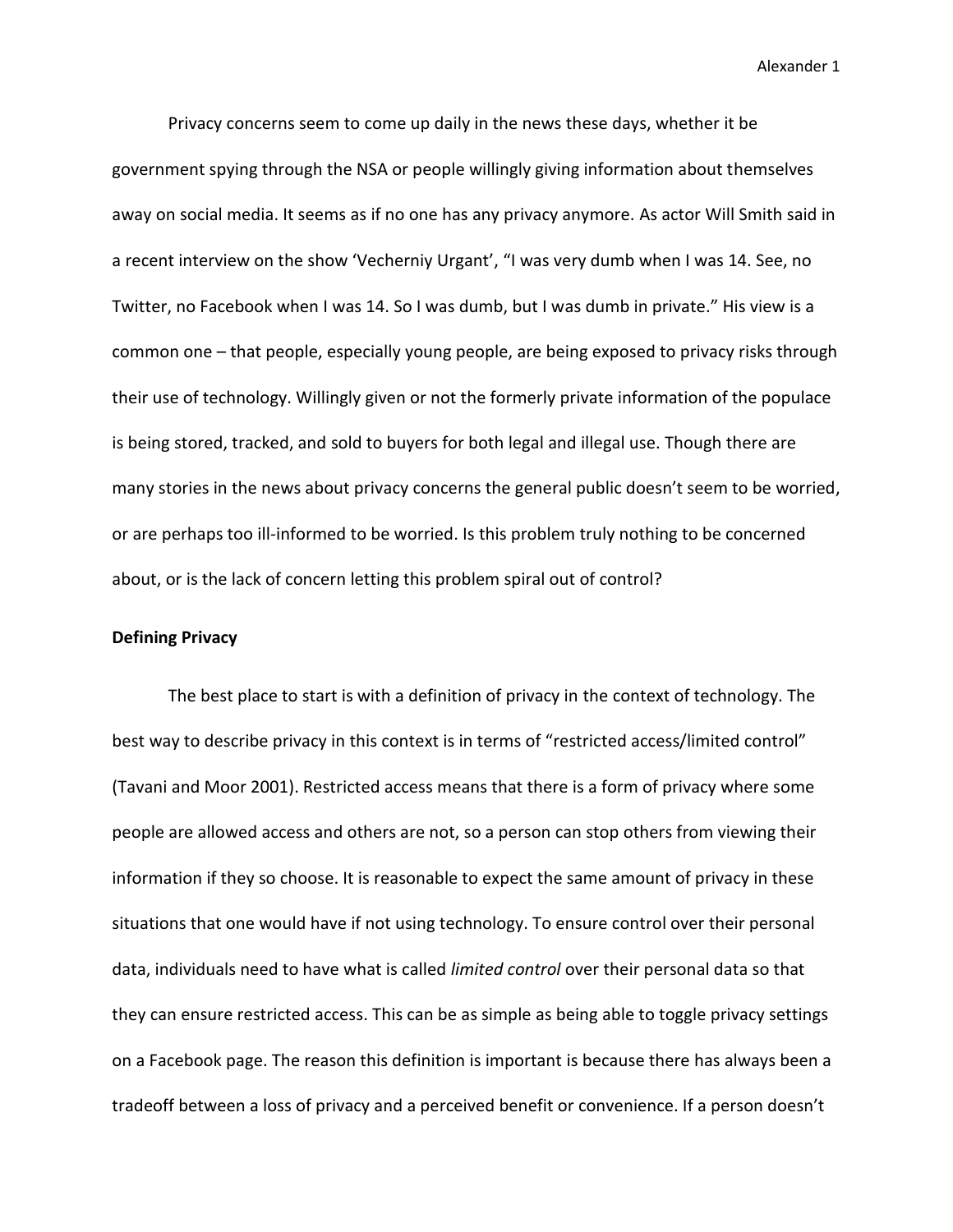have ownership of their privacy, they don't have anything to trade within this scenario. However, when using a website, the 'control' a user may feel they have may just be an illusion. Even with all of the privacy settings turned on, there is no guarantee that Facebook isn't going to use your data.

From both the side of the consumer and the companies that want the consumer information, there is a cost-benefit analysis to be done. Every time a person decides to join a new social network, they have decided that they are willing to hand over certain personal information about themselves so they can easily stay connected with their friends and family. They pay the cost of handing over some personal information for what they see as the benefit of being in touch with their friends and family (Ng-Kruelle 2002). A cost benefit like this is totally up to the individual – a person that is very concerned with their personal privacy may not think this tradeoff is worth it and because of this may abstain from creating a Facebook profile.

For a business, the costs and benefits are usually in terms of money, so they are much easier to compare. These services are generally free and make their money from selling user information to advertisers to target ads to people that are more likely to be interested in the advertisement. So the bottom line for the business is seeing if they are making enough money collecting the information of users and selling it to continue to offer the services they provide. If the company can get enough users on its platform, then the tradeoff is usually worth it and those companies stay in business.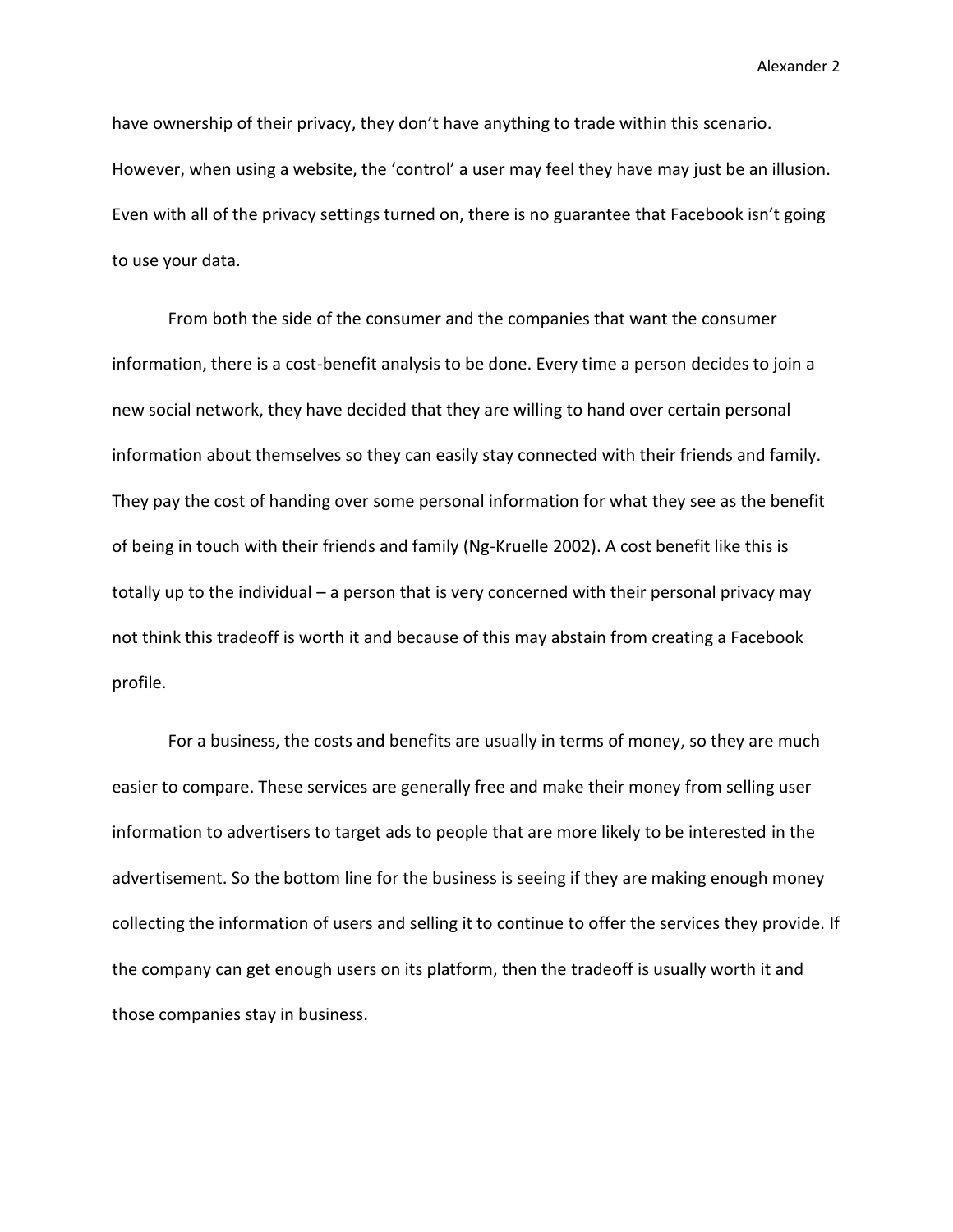As far as a business using services for themselves, they have to deal with many of the same issues that consumers do, except that their data leaks could be worth millions of dollars. Businesses struggle with policies when it comes to cloud services because they need to be ensured that their data is secure. Many software companies are only offering their products in the Software as a Service (SaaS) models, where their applications run on servers that the software company owns. This kind of model means that the company using the software runs the application through the cloud, entrusting the software company to protect their data. Depending on the kind of software, this data could be anything, from customer data to secret information about upcoming products. In situations like these, the benefit is getting to use the software while the cost is the risk of storing their data externally with another company. To mitigate this risk, most companies have strict policies as to what data can be stored externally and what data is only allowed to be stored internally, as well as what cloud services users within the company are allowed to use.

The restricted access/limited control view of privacy can become problematic when it comes to government surveillance, because it isn't always possible to avoid having their privacy invaded. The Patriot Act was a reactionary bill passed after the 9/11 terrorist attacks. It has widely been understood as "a 'sweeping' antiterrorism law that gave the government 'vast new powers' to conduct electronic surveillance over the Internet" (Kerr 2003). Basically the government had the power to search through everything on the Internet under the premise of this act. The only way to avoid government surveillance is to not use electronic communication at all. This situation is a different set of costs and benefits to the average person. You can either maintain your privacy by not using electronic communication; or, you can just accept the fact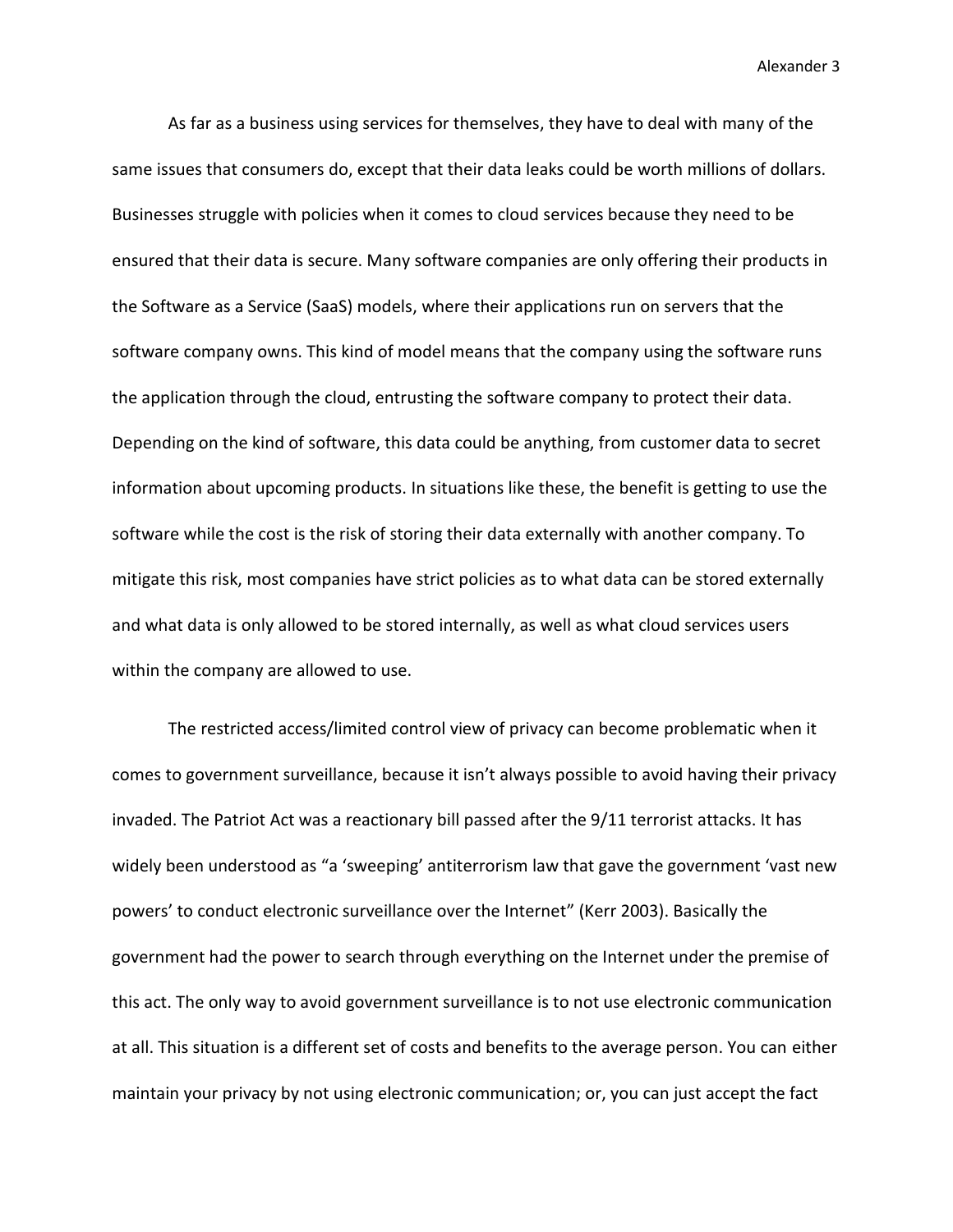that the things you're doing on the Internet/the conversations you're having on the phone could be getting tracked by the government and use these technologies anyway. The vast majority of the population will choose the latter – much to the benefit of the U.S. government. Not using the Internet is out of the question for most people, especially young people. They just accept that they could be being watched, claiming that they "have nothing to hide". They don't realize the value of their personal information, and the benefit of modern technology is so great that the cost of privacy loss would have to be astronomical for them to stop using it.

#### **Who is Taking Our Information?**

There are a number of different groups looking to gather information on people, because information can lead to knowledge and knowledge is power. Luckily for the people looking for information, the Internet makes it easy to gather a large amount of information quickly. WikiLeaks founder Julian Assange described the Internet as the "greatest spying machine the world has ever seen" (Kingsley 2011). It is easy to see why he thinks that this is the case. Some of the organizations looking to collect user data are Facebook, Google, and the National Security Administration of the United States.

The National Security Administration (NSA) is an organization that has roots in code breaking in World War I and World War II, but has grown into one of the largest government organizations in terms of staff and funding. There are estimates that say that the NSA has nearly 40,000 employees and an estimated budget of \$11 billion, though it is probably more than that (Verble 2014). Following the 9/11 terrorist attacks, the NSA was discreetly authorized to spy on American citizens without a warrant to do so, which has stirred up quite a bit of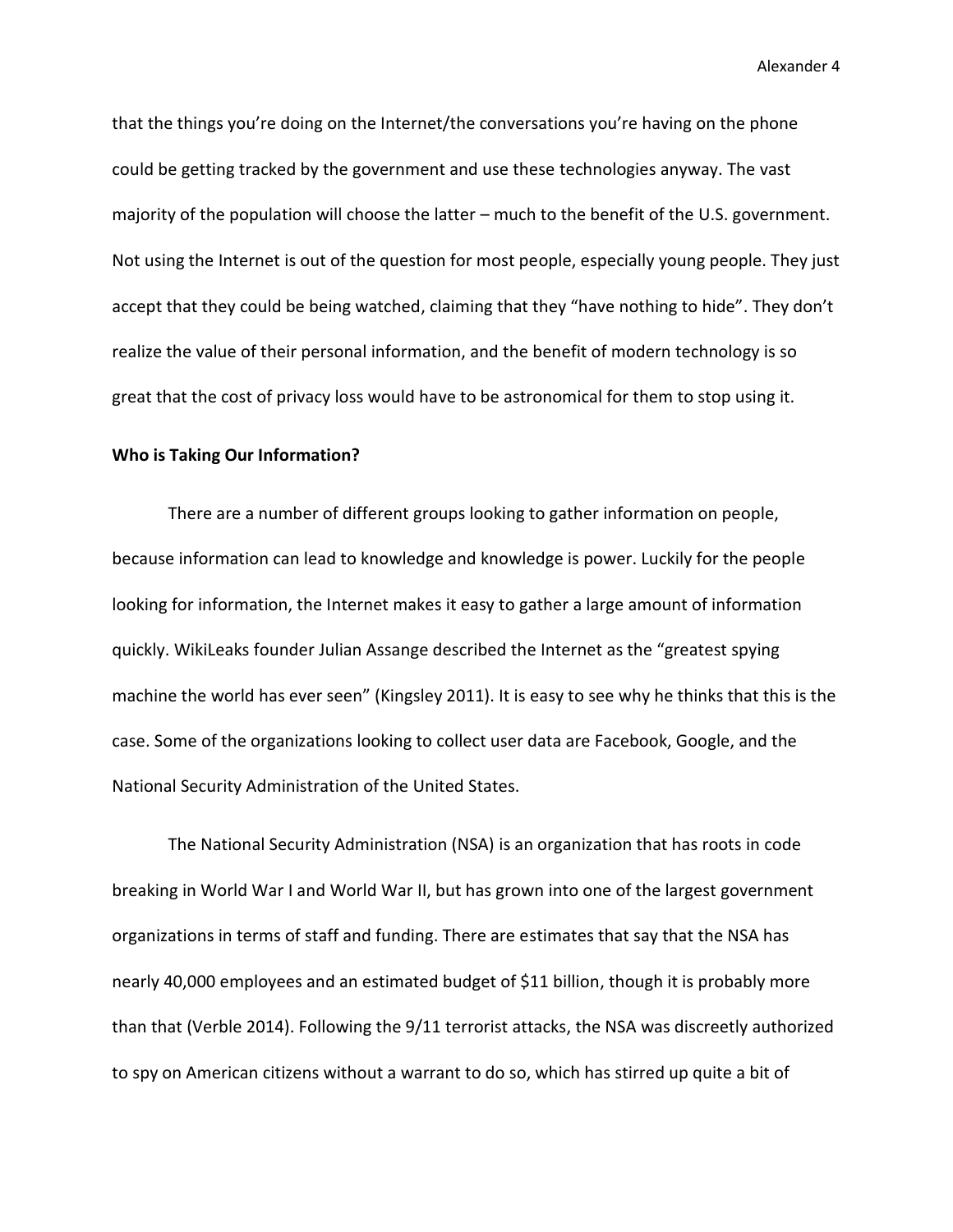controversy. Though the NSA seems to continuously get surveillance powers stripped and then later secretly given back, it seems that the NSA continues to spy on people both domestically and abroad without any public uproar. However, the NSA has been caught spying on foreign leaders – including those that are supposed to be our allies.

Two other major players – Google and Facebook – have similar tactics and similar goals. Both companies provide a number of services to users free of charge, because their primary source of revenue is selling user information to advertisers. These companies have the capability to track user traffic and are essentially giant databases filled with user information that can be mined and sold for a profit. While Google and Facebook aren't the only websites that do this, they are two of the major players that come up when user privacy is discussed. Just to check how much Google knows about you, you can check your 'Google Ads' settings where they use the data they have collected on you to guess your age, gender, and interests. This is the information that Google uses to tailor ads to everyone that uses their services.

#### **What is the Information Used For?**

If a service is being offered to you for "free", chances are that you are the "product". Your time and eyes are what are making companies like Facebook and Google money. In the case of Facebook, advertisers pay them for two different types of ads. Some ads are blanket ads that have an equal chance of being seen by everyone. However, most of the advertising money that Facebook is from targeted ads. Facebook searches through the likes and statuses of users to target ads at the people that would be most likely to buy the advertised products. Basically,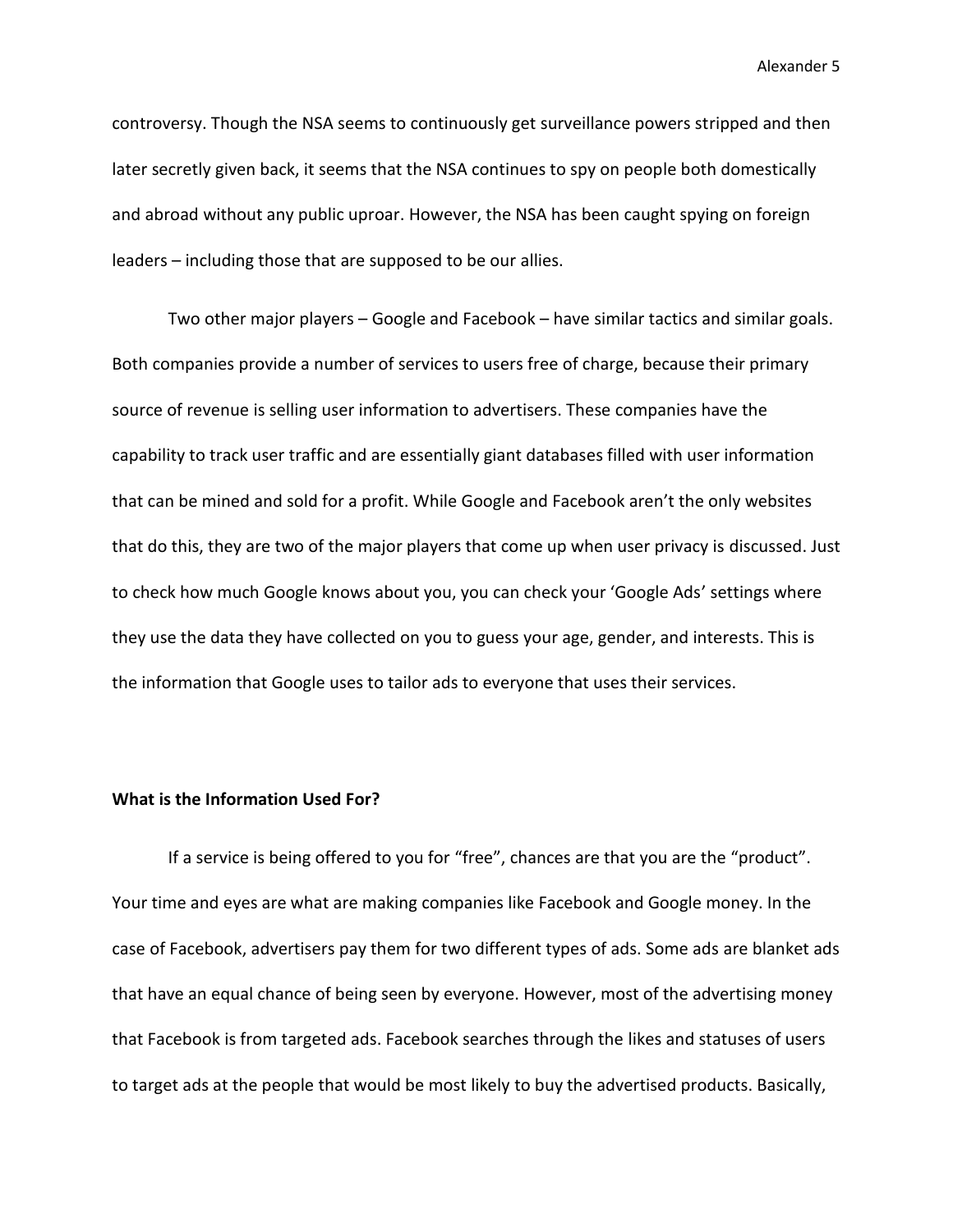the information that Facebook collects on its users is "sold" to companies that want to advertise on their platform.

Google does the same thing with information it has gathered on users, but most of Google's revenue still comes from sponsored search results. According to 'Location-Based Sponsored Search Advertising', sponsored search consists of three parties: "(i) users pose keyword queries with the goal of receiving relevant material; (ii) advertisers aim at promoting their product their product or service through a properly designed ad, and target relevant users by declaring to the search engine a set of keywords that capture their interest; (iii) the search engine mediates between users and advertisers, and facilitates that interaction"(Trimponias 2013). So every time a word is searched in Google, all the sponsors who have paid for a bid every time that word shows up has a chance of appearing as one of the first three searches on the page. If you are logged into Google, your searches are also tracked so that ads that they deem relevant to you can be shown at any time.

Many businesses use data mined from users to look at consumer trends. Programs like Meijer's "M-Perks" have customers register for a rewards cards that often give them a small percentage off of their purchases. Companies are willing to do this because the information gained from these programs is much more valuable than the amount the customers end up saving. When customers register for these programs, they have to fill out their age, gender, and other demographic information before they receive their cards. The company then links this demographic information to customer purchases that they use to gain valuable insight about what kind of customers are buying what, as well as what items are bought together. Customers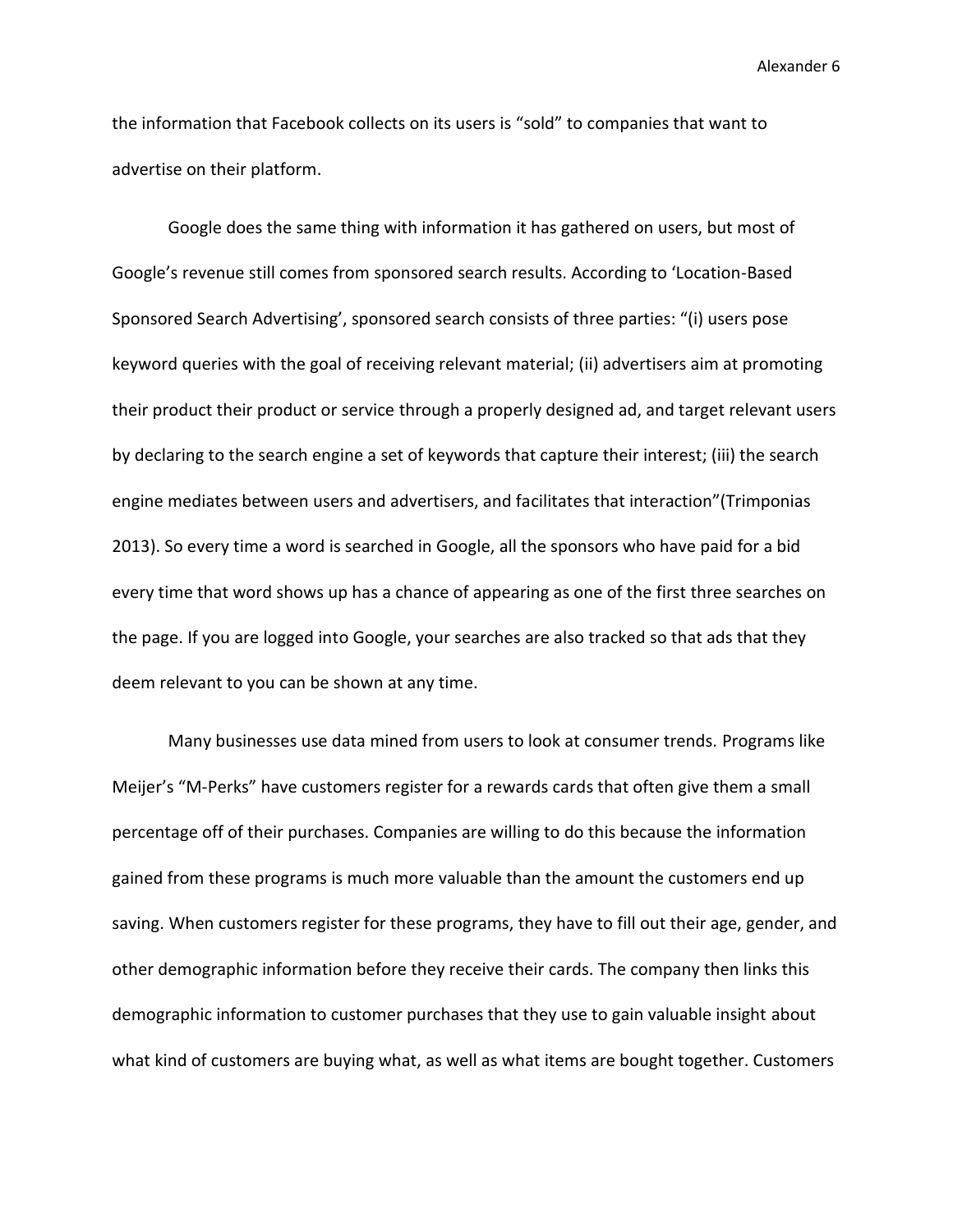can benefit from this information, as coupons are targeted to them based on their purchases to encourage them to come back to that store.

As it is a part of the United States government, the NSA isn't looking to make money off of the information of the people. The primary focus of the NSA is to protect America from outside threats, which what they do with the information they gather. While many people think the NSA overreach with their methods, supporters say the NSA is "serving as a key bulwark against foreign terrorists and that it would be reckless to constrain the agency's mission" (Gorman 2008). While people like the fact that potential terrorist attacks are being stopped, many are still upset that the NSA is collecting and storing nearly every form of communication imaginable, including phone calls and emails. When it was revealed that the NSA were recording and storing all phone calls, one study found that 59% of Americans disapproved of the US Government secretly collecting phone records (Verble 2014). While some people just like to maintain their privacy, others still are concerned about the data that the NSA has collected getting into the wrong hands and being exploited in some way or released by a hacker, or an insider like Edward Snowden.

Hackers are another class of people that are looking to use the personal information of others. These hackers generally have a more malicious intent than legitimate organizations like Google or Facebook, such as identity theft or credit card theft. The key difference is that while other organizations make money off user data by selling the data to advertisers, hackers are generally trying to steal the money directly from the users. Many people's objections to data collection by anyone is due to these hackers, and therefore much of the security that is implemented is to prevent these sort of attacks from working. When people are up in arms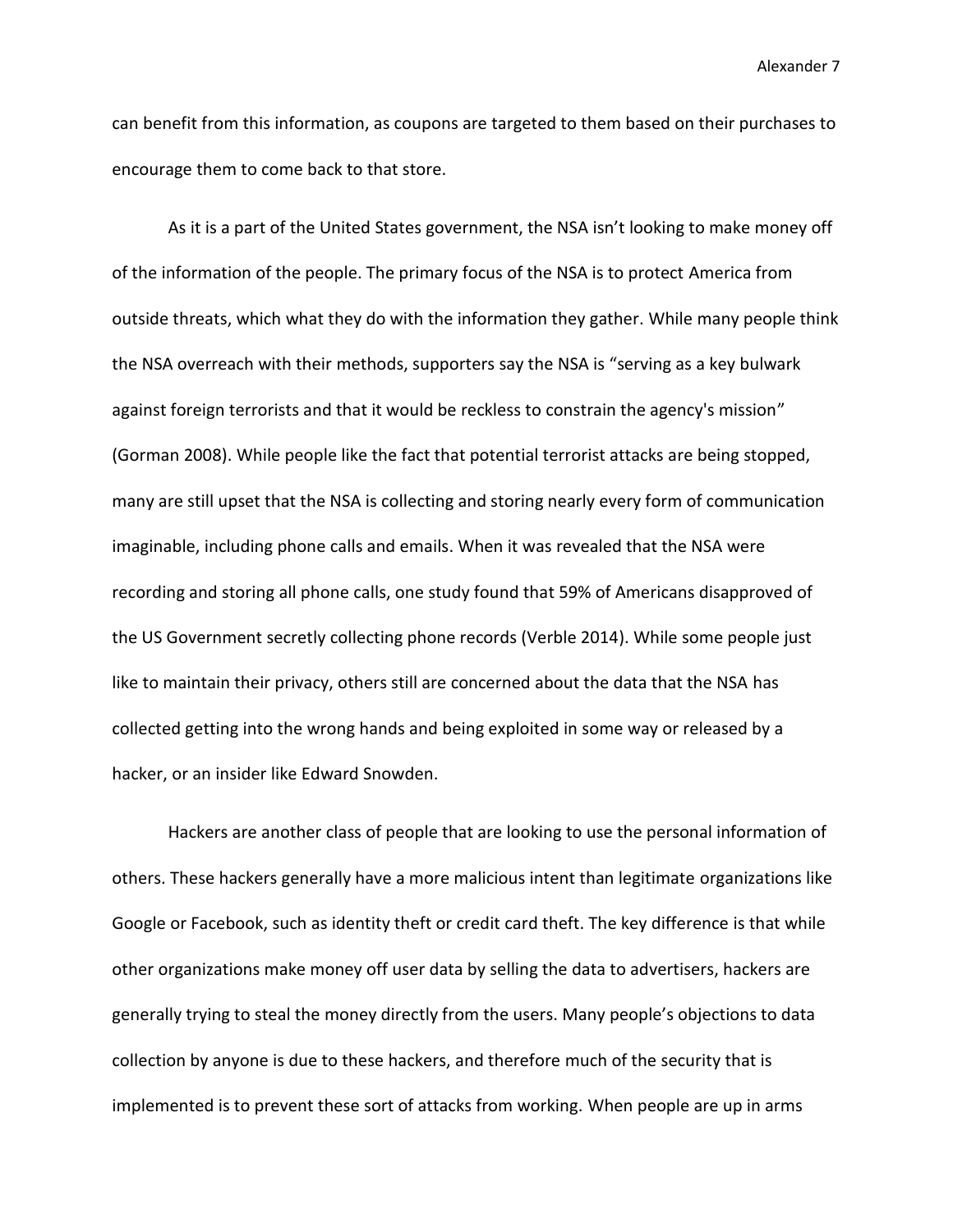about the NSA's spying, they are upset because of the invasion of privacy and because of the risk of the NSA databases being hacked, and their information being used for nefarious purposes.

#### **Should we be Worried?**

The increase in information gathering, with or without the knowledge and consent of the people whose information is being gathered, is definitely cause for alarm. However, different demographics of people have varying levels of concern when it comes to information privacy. Younger people, for example, are less likely to be concerned about Internet privacy than their older counterparts, even though they are more likely to know that their information is being collected and tracked. Females are more likely to be concerned with Internet privacy than males, and people with more education are less likely to be concerned (Zukowski 2007). Interestingly, the more familiar with the Internet the person seems to be, the more comfortable they seem to be with their personal data being collected.

The issue with user data collection is the risk of misuse, and what different people/companies view as proper use of personal information. For example, insurance companies have been mining for client data to look for possible health risks, and have been accused of changing client rates based on the data they have mined. This is different than a client disclosing their own health risks as the information gathered by the insurance company may be inaccurate, and may lead to clients being overcharged for their insurance. Another situation of a company overreaching is when Target revealed a pregnancy of a teenaged girl to her father when they sent a "congratulations" to her home after noticing that she recently bought larger handbags, tissues, and headache pills. While marketers clearly thought that it was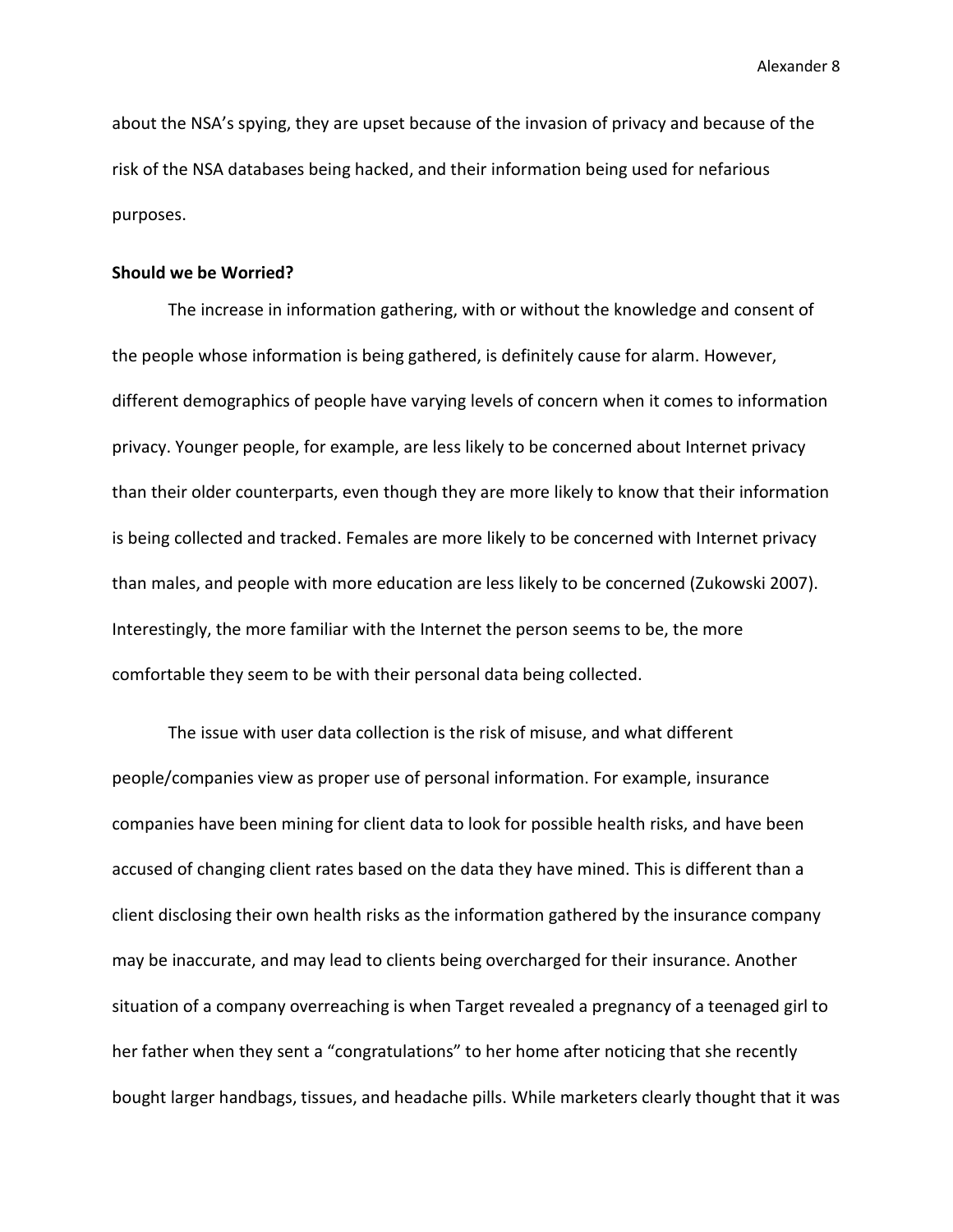an acceptable marketing ploy, many people saw it as a clear invasion of privacy and an abuse of data mining (Virani 2015).

Something to consider when you think of your privacy when using the Internet is how these companies like Facebook make money – essentially by selling "you". In fact, Facebook has been caught showing false endorsements from a user's friends for products they have been paid to advertise, and don't tell you when they do so (Virani 2015). What happens in these situations is that an ad will appear on user A's Facebook, claiming that user B recommends a product to them, when in reality user B has probably never used the product being endorsed by "them" and has no idea that their name is being used to advertise a product.

Facebook builds an unnervingly accurate model of who you are as a person by reading your statuses, private messages, and likes. Facebook can also track you on any page that has a plug-in 'like this on Facebook' button, following you around the web outside of Facebook to gather more data on you. All of this data is being collected on users, and Facebook is just one of the many companies collecting data. This is scary, because these companies make money by selling user data, and the laws can't keep up with the technology when it comes to the Internet. Users have no idea what the companies collecting data are going to do with it. It is hard to stop them from doing anything because there are few laws, if any, to prevent the collection and sale of user data.

The fact that companies are making money from your personal information, and that there are very few limitations to what they can do with that information, should be very concerning. In many cases the only thing holding these companies back is the bad PR they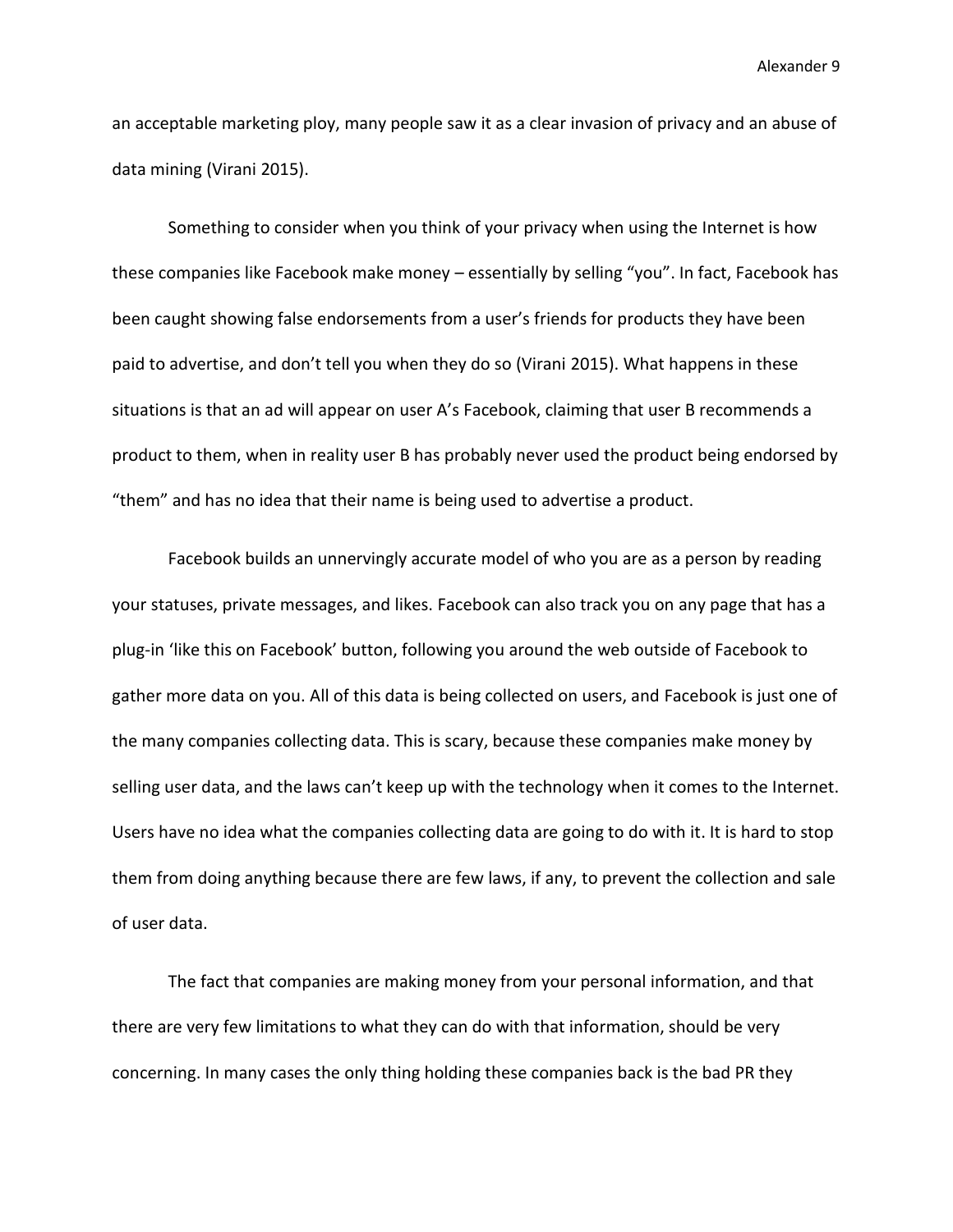would get if they got found doing something that many would consider to be unethical. Many companies are already doing unethical things (or have the potential to do unethical things) hidden away in long terms of use agreements that no regular user reads. Unless something changes or something is done to stop it, the whole situation could easily spiral out of control and become a much bigger issue than it already is. However, there would have to be a massive push for the protection of privacy from average citizens for any changes to occur. The companies won't back off unless people protest, and the government won't make any laws regarding privacy unless the citizens demand it.

#### **How People and Organizations View Privacy Differently**

Where problems usually arise is when the organizations and the users of the organizations services don't see eye to eye on privacy issues. Users are likely to assume that their 'private' information isn't being looked at and used by companies for their own uses, failing to realize that social media profiles are just giant databases waiting to be mined. They believe that because other users can't see their information, no one can. Companies, on the other hand, realize the value of the wealth of information being willingly put places where they can pay to access it. Facebook's privacy policy even says "You give us permission to use your name, profile picture, content and information in connection with commercial, sponsored or related content (such as a brand you like), served or enhanced by us" (Virani 2015). They tell you in their policy that they can share your information with businesses, however many users do not realize that their personal information isn't just for them and their friends when they post in online.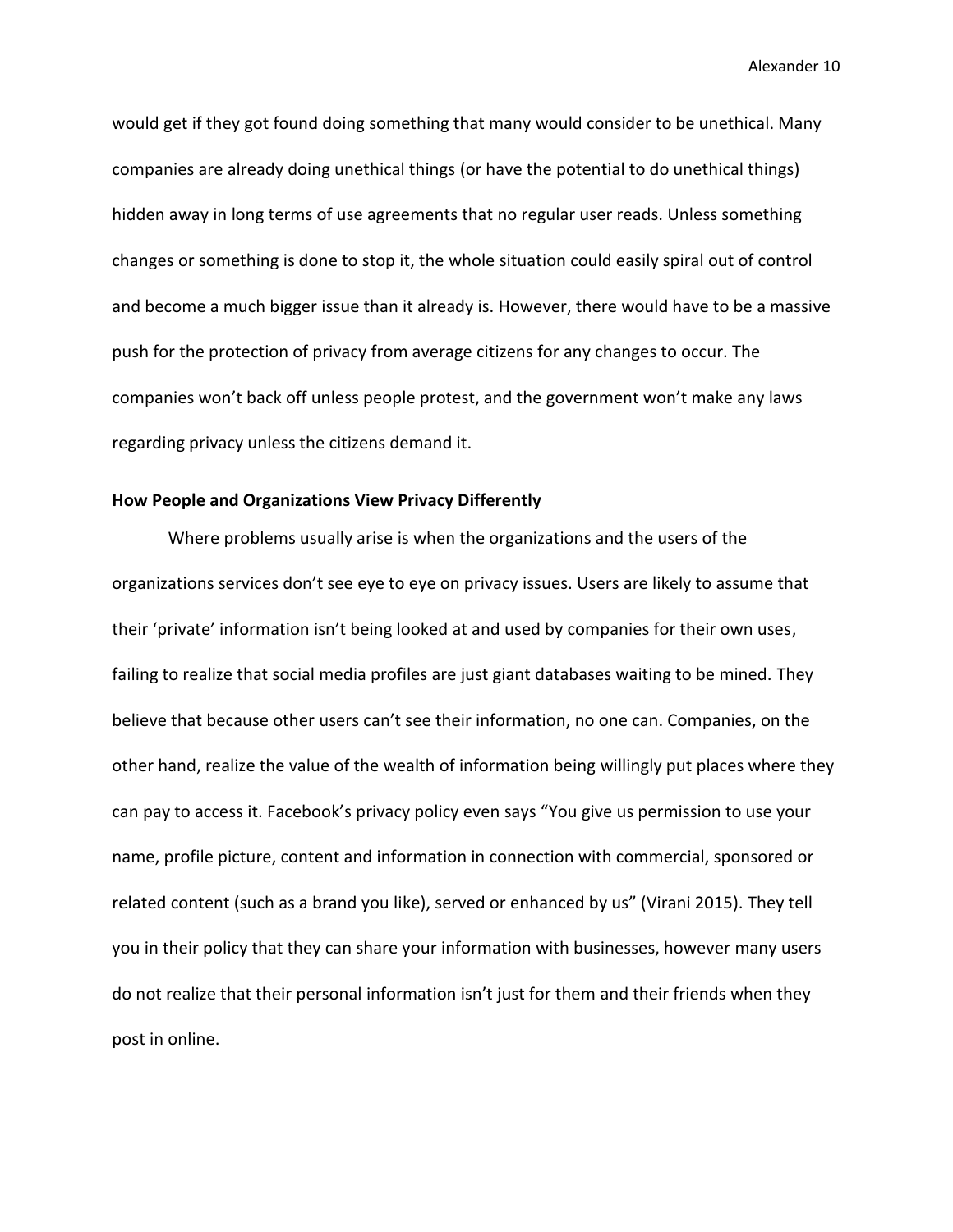The public's view on the privacy is usually that they would be opposed to companies collecting and using their information – if they knew what was going on. Companies take advantage of the ignorance of the populace to get away with more than they should. For nearly every convenience provided by a free service, there is a price to be paid. Many people choose the "log in with Facebook" option on apps and websites because it's convenient and they don't feel like creating a completely new profile. When users do this, they are giving Facebook more information about themselves. Users need to become better educated on what information is being taken by the services they use so they can better evaluate the tradeoff of the information they give up about themselves and the service provided by these services.

#### **What's the benefit?**

While some people have no idea how much of their data is being tracked, others are well aware of what is happening and choose to be apathetic about their information being collected. For these apathetic people, the tradeoff between the loss of privacy and the use of the technology is worth it. If avoiding having your information tracked means that you can't use the latest cool smartphone application, many people will bite that bullet and use the app anyway. To them using the newest and coolest technology is more important than being private. There is a conscious tradeoff between privacy and services provided that many people make on a daily basis.

Beyond the simple fact of using the available services, there are ways that users can benefit from their information being tracked. An example is when there are advertisements targeted at individuals based on the profile that has been built on them – what if they actually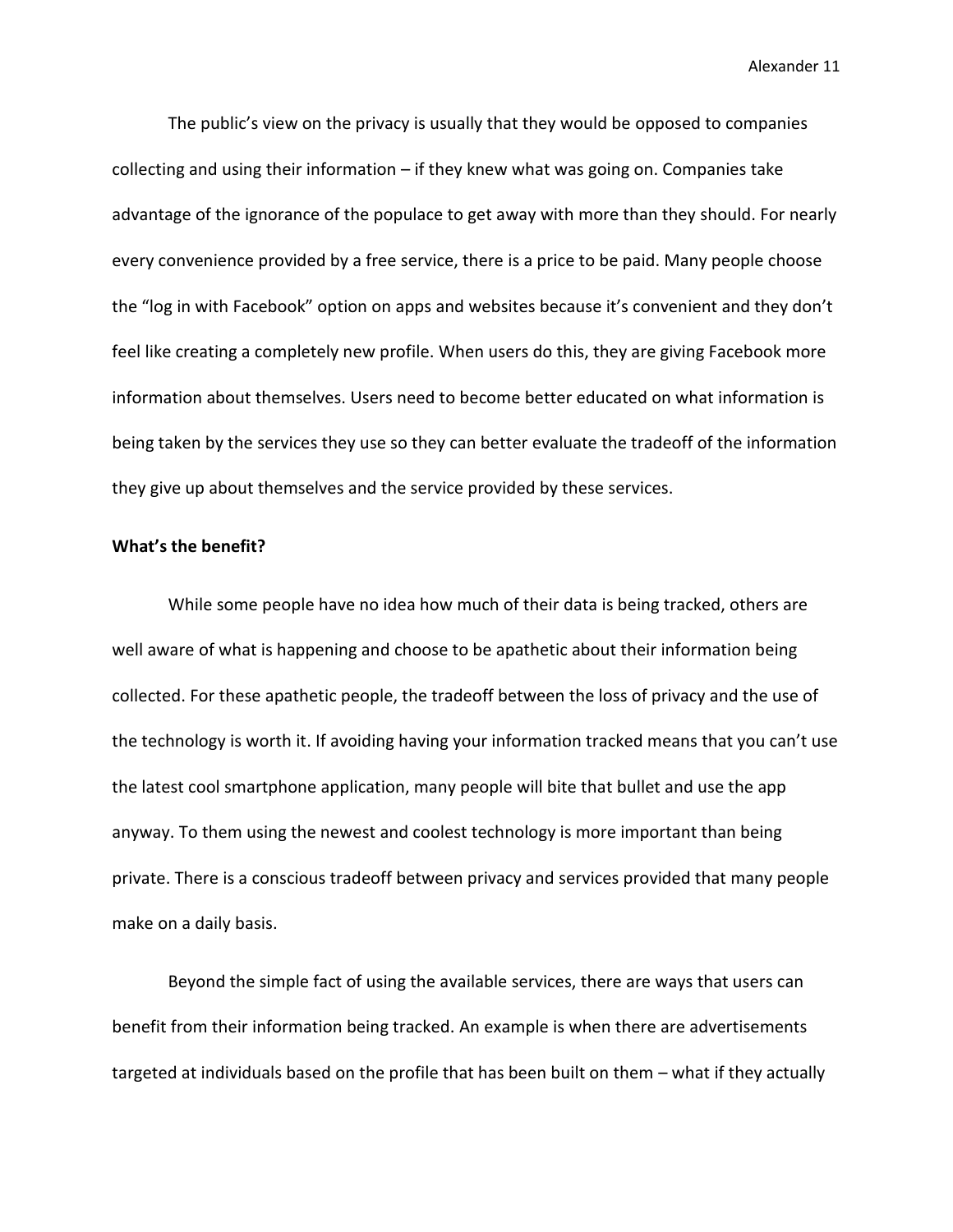want the product that was advertised to them? People could find products that they are interested in through this type of advertising which is the whole point of the advertisements in the first place. Targeted advertisements are meant to show people products that they would want to buy; and when it works, everyone comes out of the situation happy. A similar benefit are coupons targeted at people based on their interests or past purchases, as consumers can really benefit from the savings available from these sorts of deals. These kinds of coupons are especially prevalent when stores use rewards programs, as rewards accounts are just an easier way to track someone and their purchasing history.

There are other ways seemingly invasive technologies can end up helping users with their daily lives. With tracking technology in phones and cars, there are applications popping up designed to help you avoid traffic and to give you alternate routes around the traffic, such as the popular "Waze" smartphone application (Jeske 2013). As more technology peripherals are developed, more health applications are being developed to track your heart rate, blood pressure, and basically any of the basic bodily functions that you would want to track. This technology could help detect the warning signs of more serious problems and advise you to seek medical attention when needed. However, a downside to this type of information is that it could also be tracked by insurance companies who will raise your rates at the slightest sign of health trouble.

Some other assistive technologies that we willing hand our data over to are financial services like Mint and Financial Advisor. These websites help you manage your money and investments. To use them, users provide access to their financial records, which is some of the most private information that a person has. However, many people have entrusted their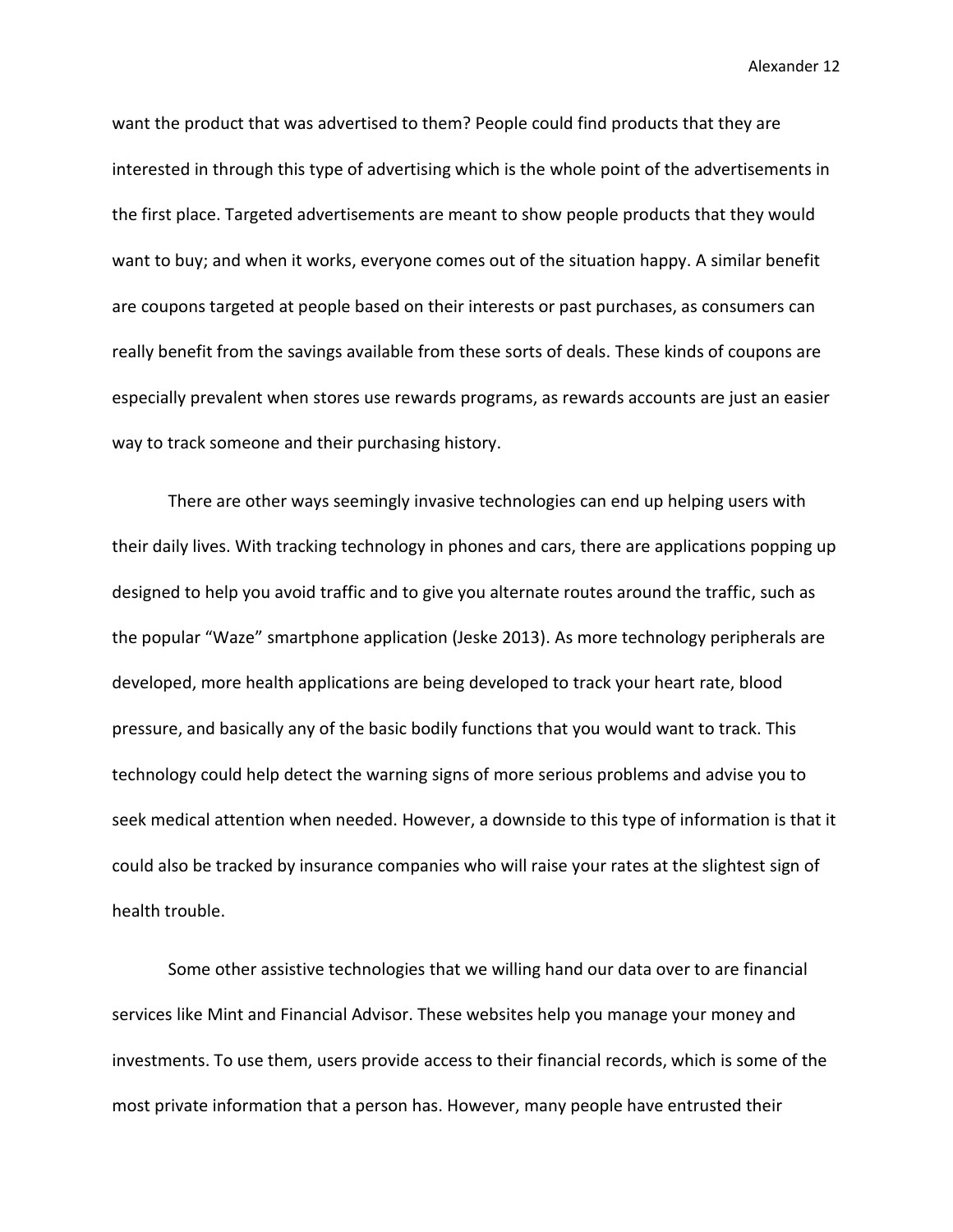information to these services because the value of the guidance offered is worth the risk of something bad potentially happening to their data. However, there is always a danger of these services being hacked into, or if an employee for one of these companies decides to take user information and sell it to the highest bidder. With nearly every benefit offered by any online service, there are always dangers and tradeoffs that need to be considered – and many people do not.

#### **How to Protect Yourself**

The first step in protecting yourself from the dangers of getting your data tracked is making sure you are informed and know what the services you are using are doing with the data you are giving them. You cannot make an informed decision on the tradeoff between privacy and use of a service if you do not know how much of your privacy is being invaded. While it is the responsibility of the companies or individuals to use people's data responsibly, it is also the responsibility of the users to make sure that they are not being taken advantage of. If users do not do their research, they can hardly complain when something they don't approve of is happening with their data.

The problem with the "do your research" method of protection is that many companies make their End-User License Agreements (EULAs) intentionally confusing and full of legal jargon, which often make them hard to read to anyone without a degree in law. Companies do this so that the few people who do read the EULA will likely not understand what it is saying, all while covering themselves in case of a lawsuit. That way, if someone catches the company doing something that seems wrong, the company can often point to a specific part of the EULA and claim that the user agreed to it when they accept the EULA. However, there are often posts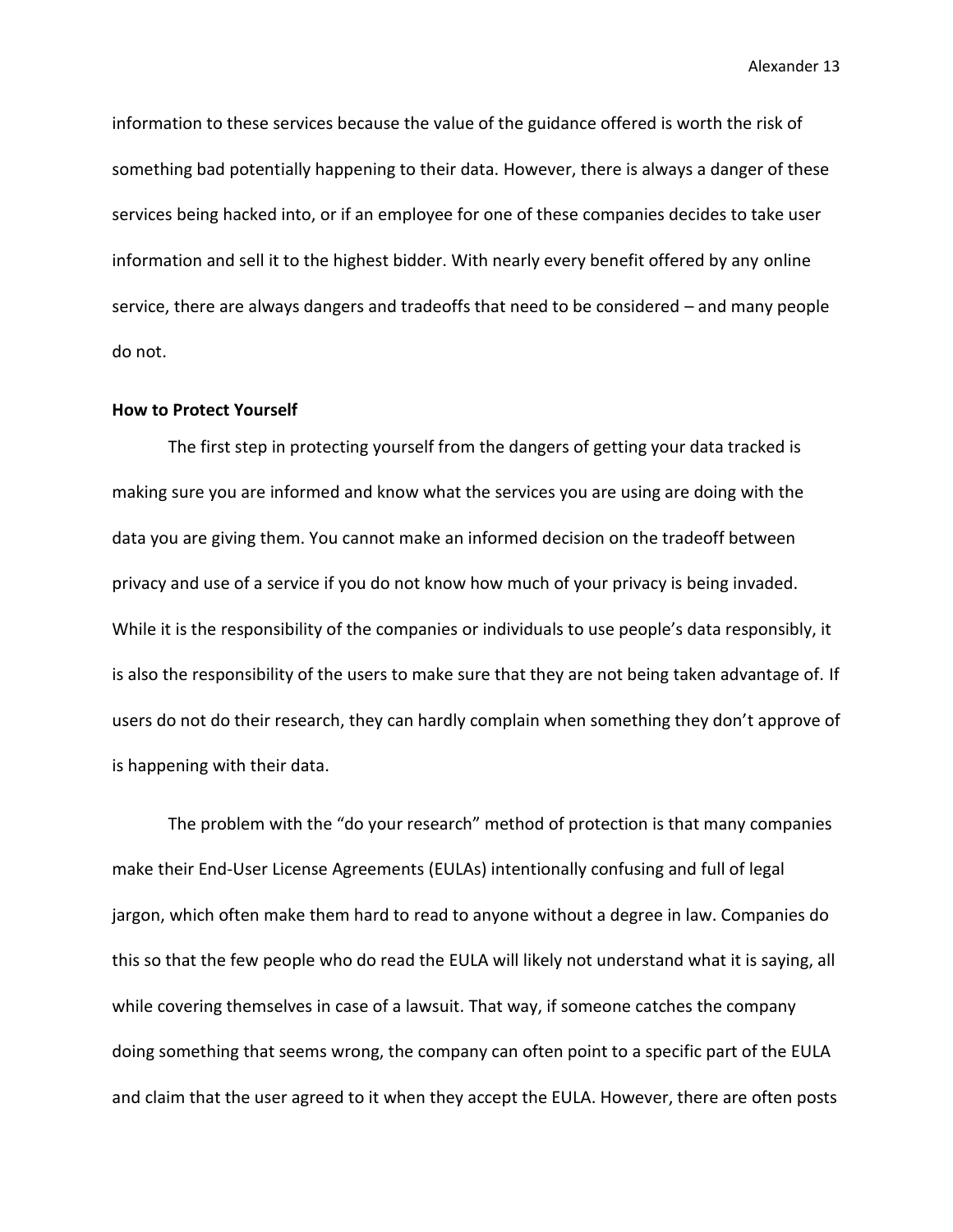online that break down the more 'interesting' parts of a popular company's EULA into more understandable terms. These are the types of websites the average person should be looking for while they do their research.

There are much more active things that users can do to protect their privacy that aren't simply researching. One of these things is to download browser extensions that can help to stop people from gathering information about you while you can use the Internet. Adblock Plus (available at [https://adblockplus.org/\)](https://adblockplus.org/) is a browser extension that not only blocks ads from your browsing experience, but also disables third-party tracking cookies and scripts. Websites can host these kinds of scripts and not tell you where they are sending the data they have collected, so blocking them can go a long way in the quest to stay private.

Adblock Plus works pretty well blocking basic tracking, but an extension called Disconnect (available at [https://disconnect.me/\)](https://disconnect.me/) blocks third party tracking cookies and gives you control over all elements and scripts on a webpage. Disconnect also stops websites like Twitter, Google, and Facebook from tracking your web presence, both when you are using their services and when you are not. This extension also prevents you from an attack called "sidejacking" where an attacker can use stolen cookies to access your personal data.

There are some other extensions and programs that are worth looking into as well. Web of Trust [\(https://www.mywot.com/en/download\)](https://www.mywot.com/en/download) is an extension that ranks websites by reputation, and will tell you if a site has been reported to have malware. Malwarebytes Anti-Malware [\(https://www.malwarebytes.org/mwb-download/\)](https://www.malwarebytes.org/mwb-download/) is a free program that is very well known for being great at detecting unwanted malware and adware on your system. Looking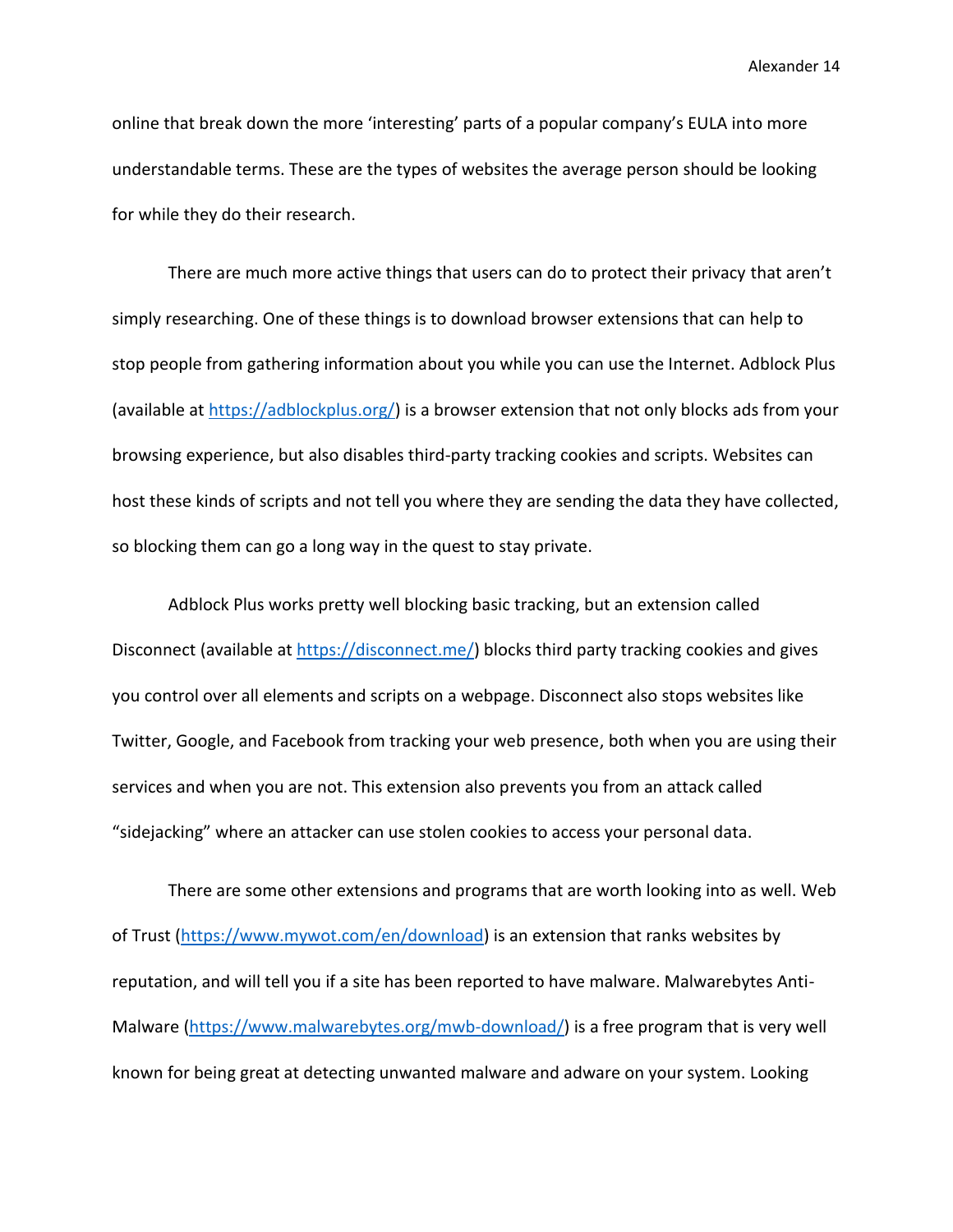into email encryption is worthwhile as well, to protect your emails from prying eyes. A good Chrome extension for this is called Virtru Email Encryption (available in the chrome web store). You can simply hit the 'encrypt' button before sending an email and the email encrypts for you, assuring it safely reaches the proper destination.

The problem with browser extensions, even the well trusted ones that I have listed, is that they often need to collect data on you as well just to function. Many of them (like Adblock) are run off of user donations, but it can view and track all of the sites that anyone that uses it has visited, even if cookies were turned off in the browser. If someone found an exploit or security hole in the extension, then data about you is once again in the hands of someone you don't want it to be in the hands of. Because of this, the best protection is still to be careful and to be informed. There are no amount of extensions or programs that can protect someone if they are being reckless on the Internet. A good rule to live by for watching what you post is to assume that everything that you say on the Internet can be traced back to you somehow. Living by this rule, you can be assured that nothing private about you will be in anyone's hands but your own.

#### **Resolving the Privacy Issue**

The issue with the entire privacy problem is how quickly the technology moves compared to anyone's reaction to it. Laws can't keep up because they can take years to get passed and they are no longer relevant if they ever do. Users rarely stay up to date on the newest technologies and often don't realize how much of their information is being tracked.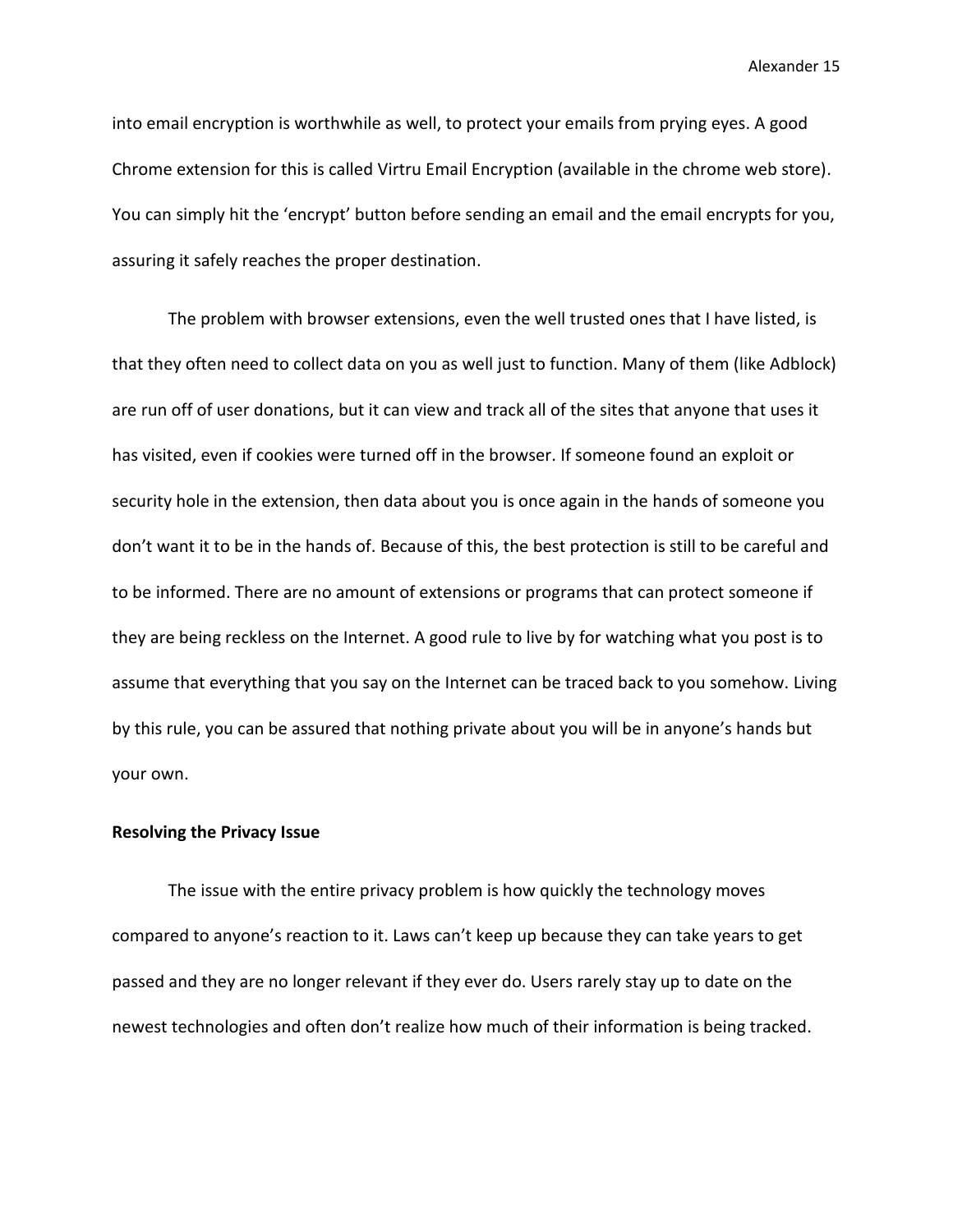For anything to change in a meaningful way there will need to be a major change in the mindset for everyone – users, lawmakers, and companies.

The mindset that everyone would need to have to make a difference is that of privacy first, information second. There are too many downsides to this sort of mindset for it to be viable, because the information is valuable to too many parties. For companies, the information is worth money. For some companies, like Facebook, the information of others is their main source of income. For others, the information provides valuable insight into the minds of customers that greatly improves profits. For the government, the information gathered is invaluable to organizations like the NSA and others to fulfill their various objectives. The NSA's entire purpose is entrenched in the information of others, so it is extremely unlikely (and counterproductive to their mission) that the government would do anything drastic when it came to information collection policies.

The only people that could possibly instigate any changes are those who the information isn't worth money to – the users. However, there would have to be some loud voices and some even bigger sacrifices for any changes to be made. No matter how loud everyone shouts, changes will not be made until you hit the companies where it hurts – their wallets. Companies don't care if you disapprove of their methods if you continue to use their products. However, if there are large scale boycotts, that will get the attention of the companies and force them to make changes. Most users would be unwilling to boycott anything, because the services are too valuable to give up for a significant period of time. However, if there really is going to be a change the companies need to be losing money, and need to know that they are losing money because people disapprove of their collection policies. Until that happens, the only way that the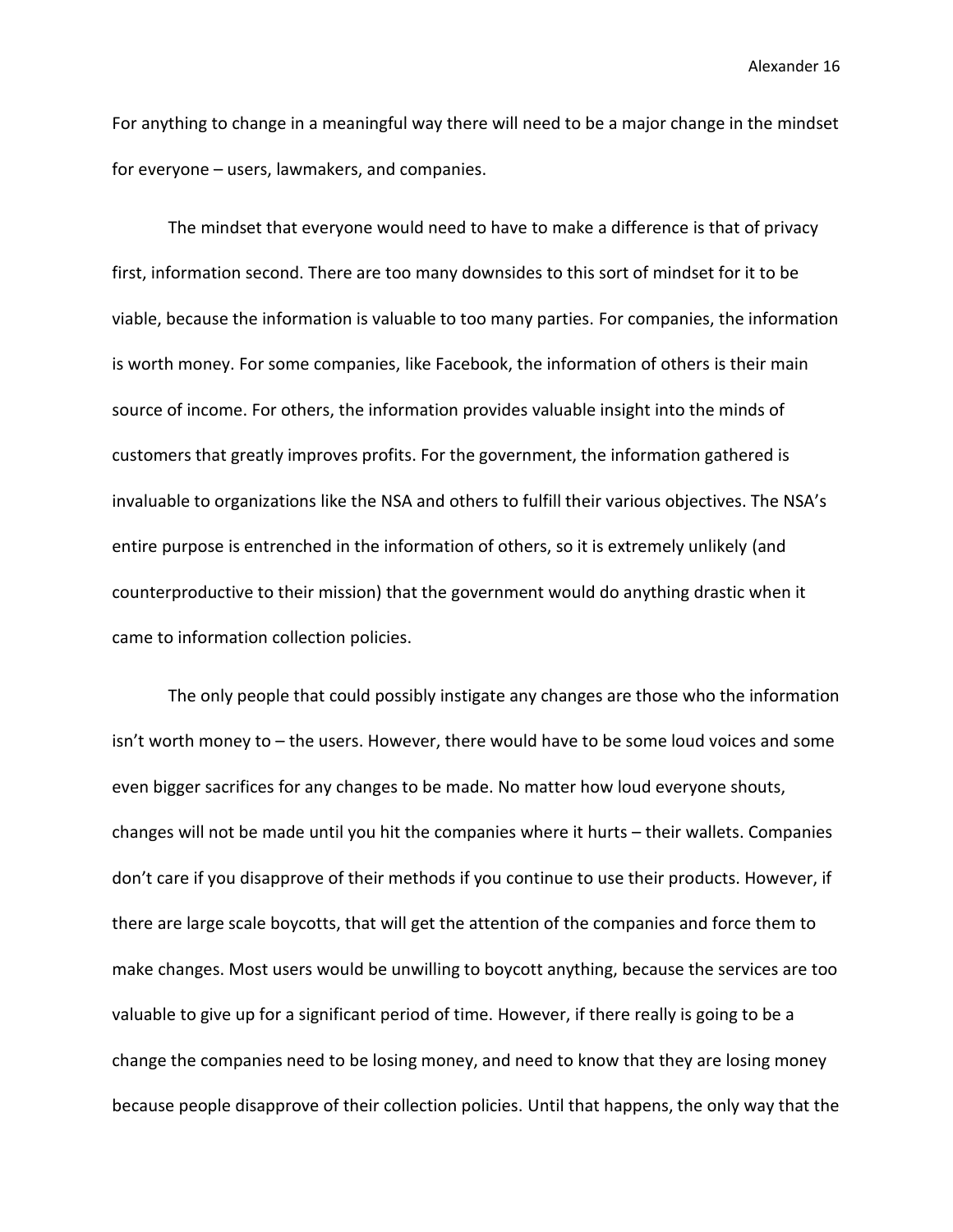individuals who are concerned about privacy can be safe is to minimize their use of technologies that can be traced and collected.

Unfortunately for those who are concerned about privacy, more companies are now using cloud-based models instead of allowing users to install software locally. This is a move even farther away from privacy, because now these software companies are storing all of the data that is passing through their system. For example, Microsoft is moving away from their traditional model with their Office products with the release of 'Office 365', where all of the software is based in Microsoft's cloud. Many individuals, educational institutions, and businesses use Microsoft Office data, and now Microsoft can see all of it with the default settings. For the near future, it looks as if things are going to get worse before they get better.

#### **Conclusion**

A person's privacy is just as valuable as ever, the only thing that has changed as technology as changed in recent years is who holds the value. While each individual used to hold the value of their own privacy, companies now sell private information of others to make money. These companies continue because of user ignorance and user apathy – people either don't know or don't care enough to try to change how the system works. While it may seem harmless to most of the public now; as technology improves, it will only get more and more invasive. The benefits of the technology will improve as well. At some point, the public needs to draw a line in the sand and say that enough is enough.

Until the point where the public makes a stand is reached, the best way to stay protected is to make sure you are well informed about the technologies that you are using.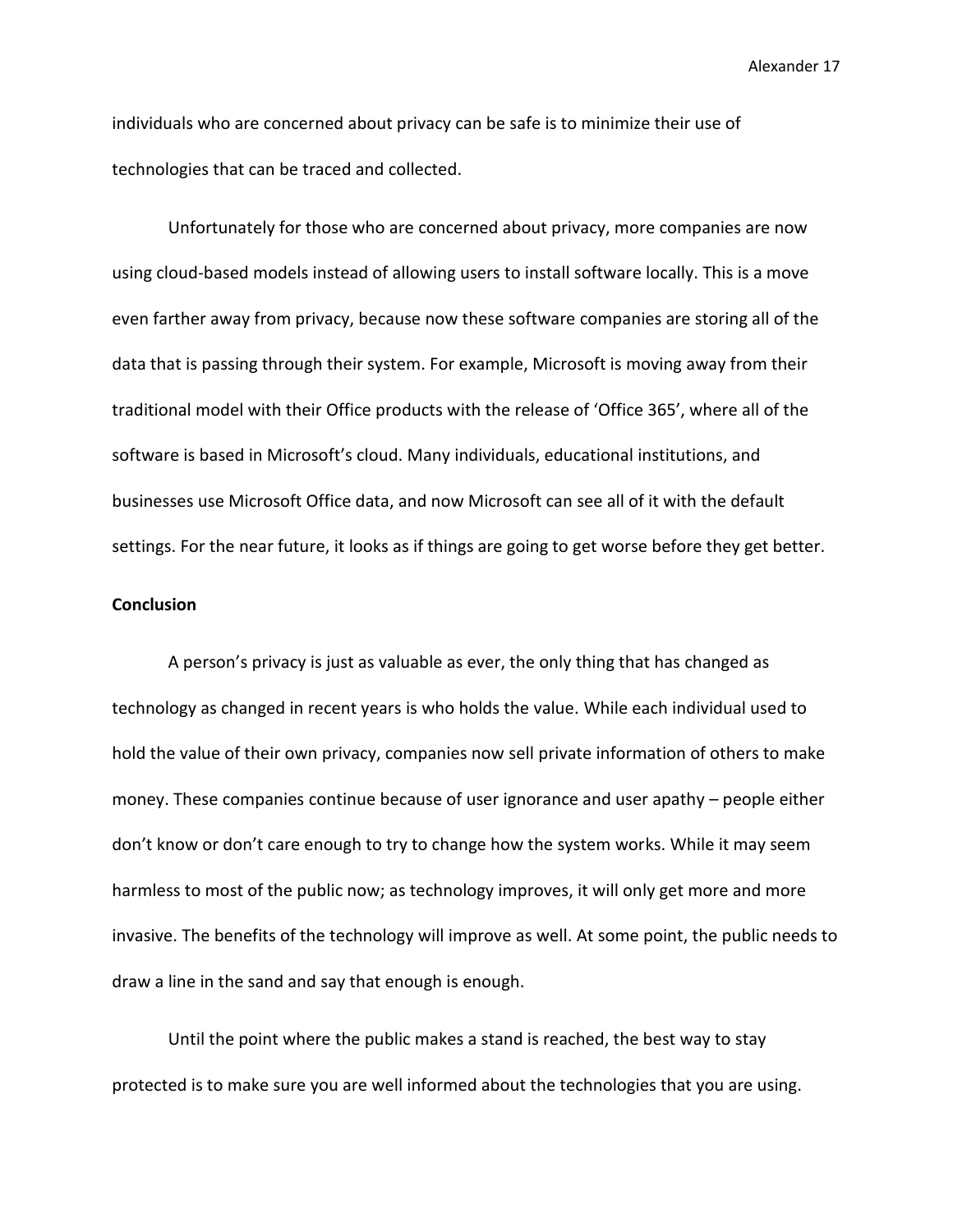While companies may try to hide how much of your information they are taking, constant vigilance can help you protect your personal information from those who seek to profit off of it. In some cases this may mean that, to be safe, you may not be able to use the coolest new technology. You need to as an individual take ownership of your personal information and make a conscious decision on what you are going to share and with whom you are going to share it. If you do this, you are trading your information instead of just handing it over. If you choose not to make that trade, then you are telling that company what you think in the most effective way – with your wallet.

When it comes to government spying, it the responsibility of citizens to make it clear that the type of spying that the NSA is doing isn't acceptable. Until pressure is put on lawmakers to repeal the excessive parts of the Patriot Act and to put new regulations in place to describe how much information that government agencies can collect about people, nothing will change. Pressure can be applied in various ways - calling or writing to your local representatives, signing petitions and encouraging others to do the same, and most importantly by voting for those who have the same viewpoint that you do on this issue.

Technology, especially in the past 20 years, has resulted in many conveniences that we enjoy every day. Facebook, Google, and even email are technologies that didn't exist until quite recently, and while the value of these things is great, your value to them is even greater. No matter how many privacy controls you put in place, if you use these services your data can be viewed by the company that runs the service. Oftentimes, they can do whatever they want with that data because of what users agree to in the Terms of Service for their product. No one would go so far as to suggest that we should get rid of these services, but a very critical analysis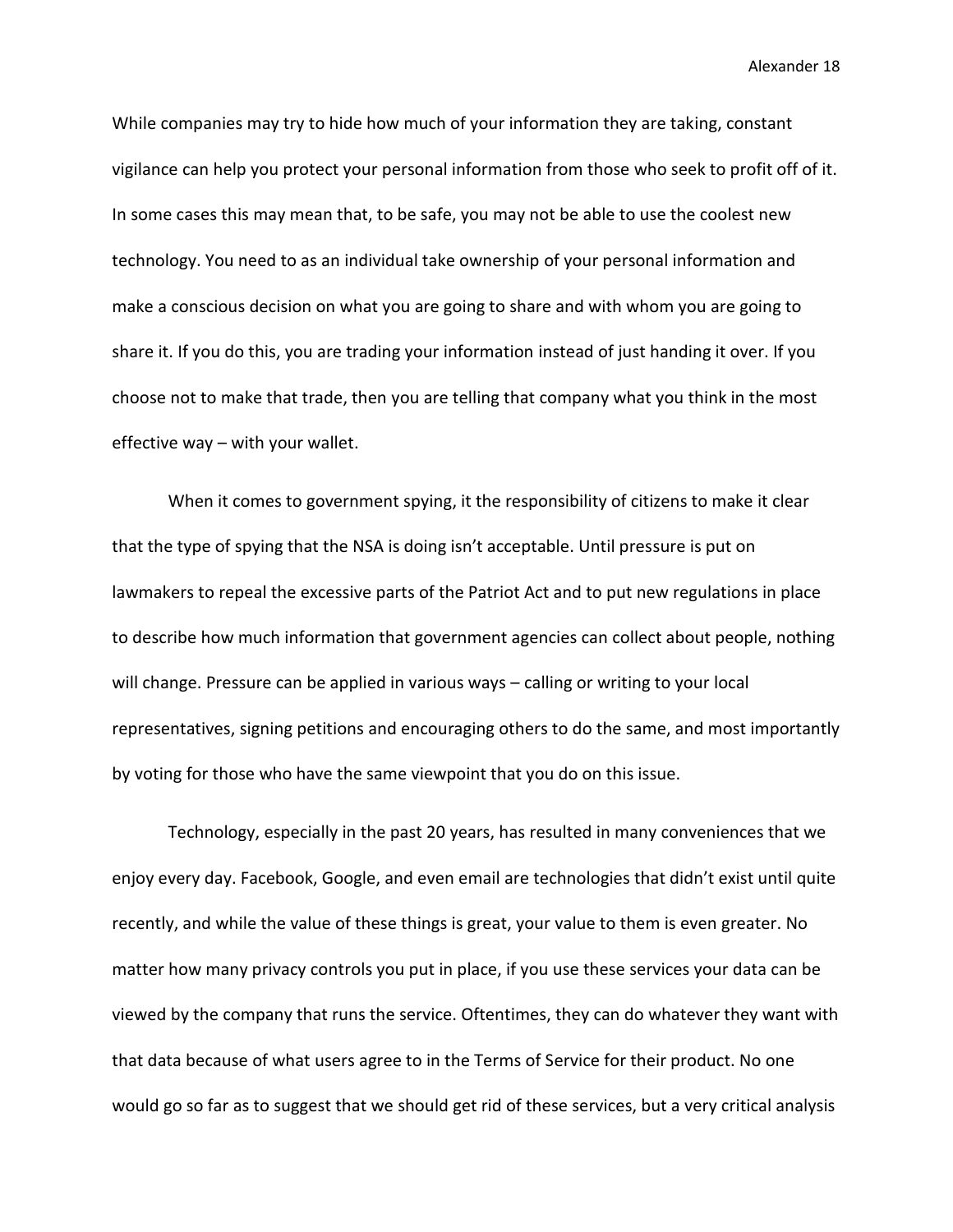needs to be cast their way to see what data is actually being collected. No one truly knows what is happening to the data once it is the hands of these companies. Personal information has value, and should not be given away for free.